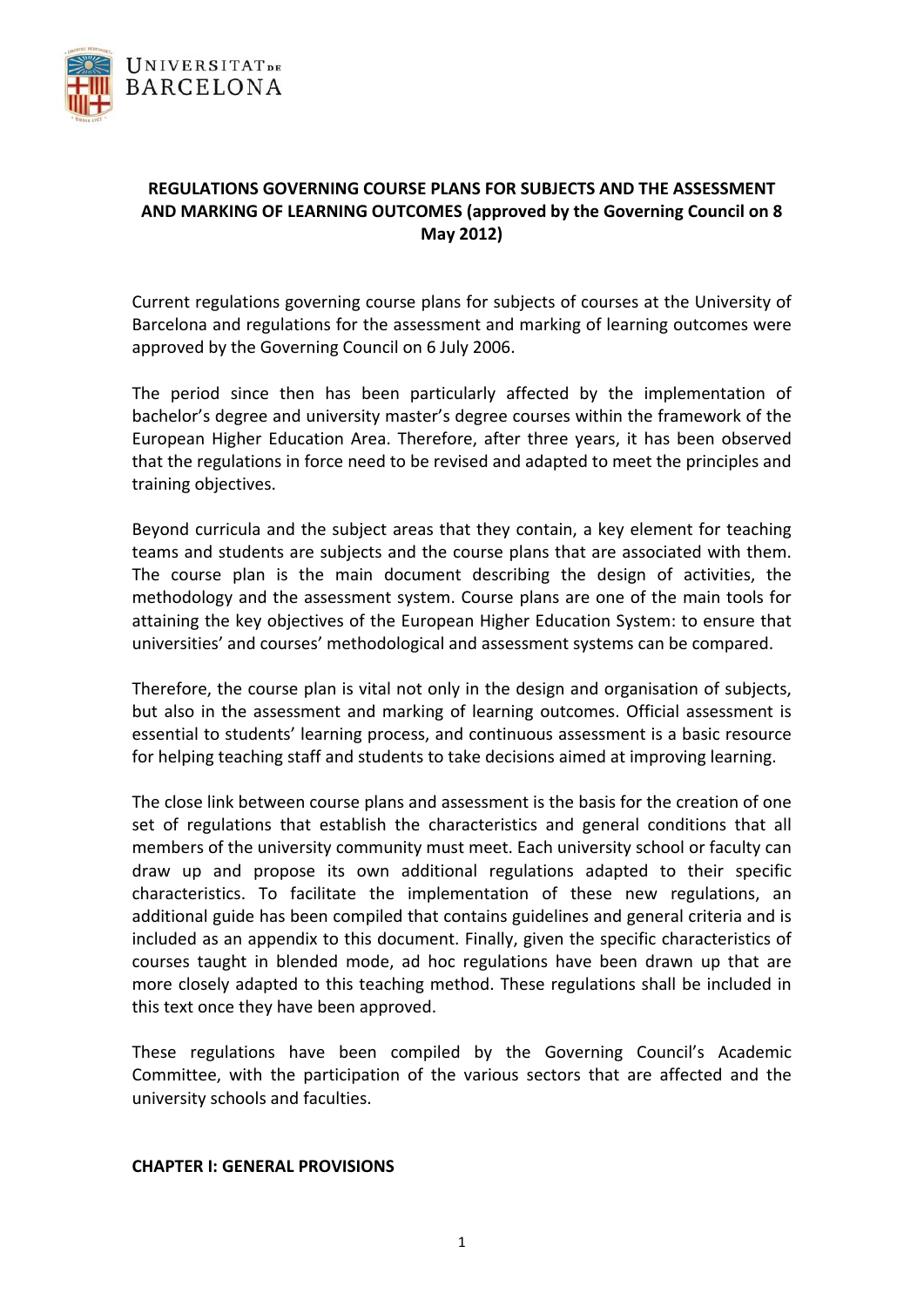

## **Article 1. Scope and area of application**

- 1.1. These regulations govern course plans for subjects in bachelor's degree and university master's degree courses, as well as the system and procedure for assessing and marking the learning outcomes of students who take these courses.
- 1.2. These regulations apply to all students of bachelor's degrees, first and second cycle courses, and university master's degrees, as well as all academic and administrative and service staff at UB schools, faculties and units. They do not affect the contents of the transitory provision.

## **CHAPTER II: COURSE PLANS FOR SUBJECTS ON COURSES AT THE UNIVERSITY OF BARCELONA**

## **Article 2. The course plan and subject programmes**

2.1. A subject's course plan is a public document that describes the expected and planned teaching, in accordance with the report for the corresponding course, the University's general regulations, the specific regulations of the school or faculty in which the course will be taught, and the available human, economic and material resources.

2.2. Each subject has one course plan, which can relate to one or several specific programmes for each group of students, which must always be consistent with the course plan.

2.3. A series of parameters, as described in the articles below, need to be defined for the course plan. The department, the Academic Councils (hereafter AC) and the Coordination Committee for the Master's Degree (hereafter CCM), which are responsible for the teaching of the subject, shall determine the degree of detail and specification in the course plan. When these governing bodies consider that the course plan is not specific enough, it may be developed through the subject programme.

#### **Article 3. Basic components of the course plan**

General information about the subject that must be included in the course plan are:

- 1. Name or official name of the subject.
- 2. Subject code.
- 3. Degree or course in which the subject is taught.
- 4. Academic year in which the subject is taught.
- 5. Type of subject.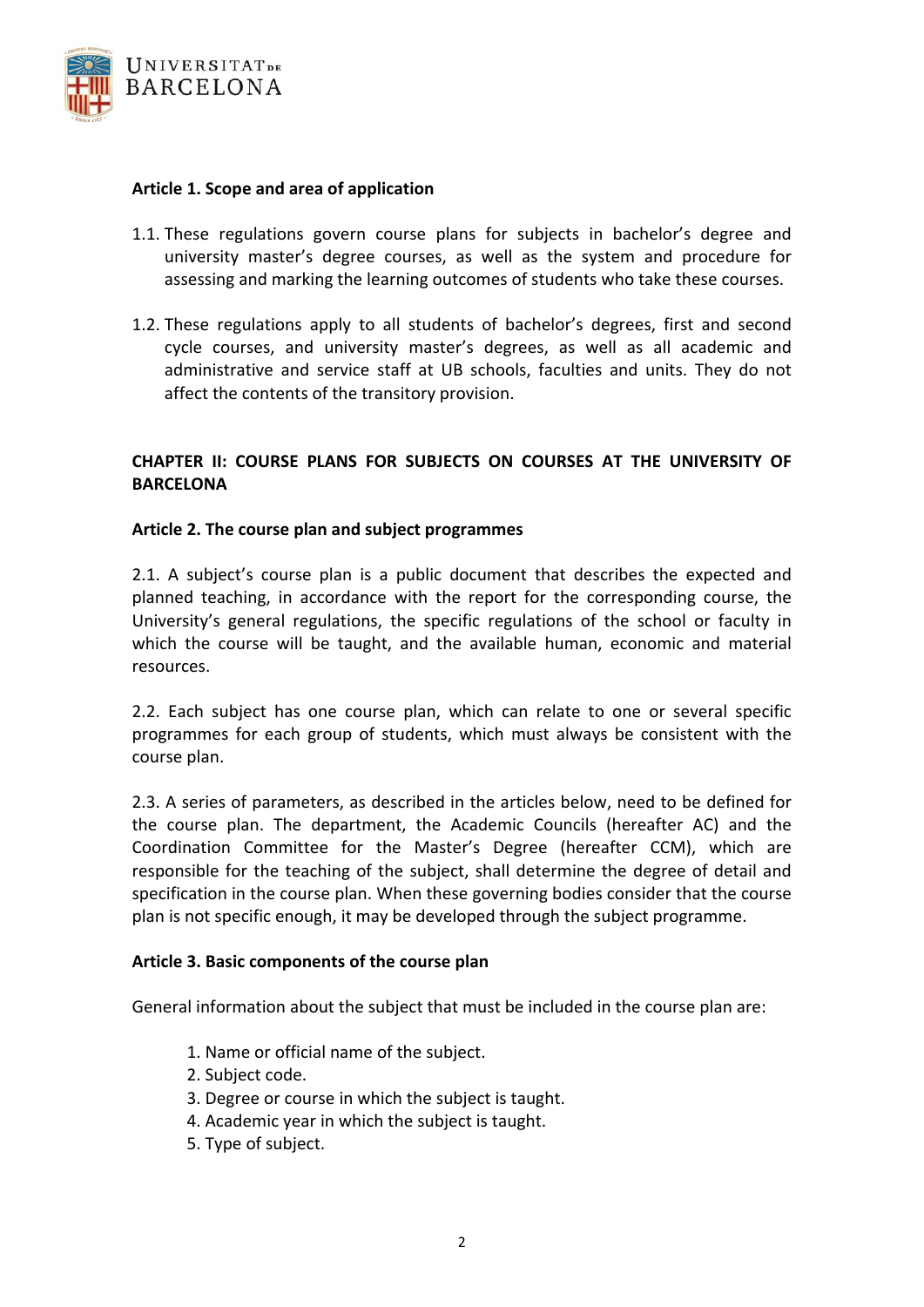

6. Duration of the subject (term, semester or year). In the case of subjects taught over a term or semester, the specific period must be specified.

7. Number of credits that the subject is worth.

8. Hours of student dedication to the subject, which is the result of multiplying the number of credits by 25 hours/credit. The total number of face‐to‐face hours, the time required to prepare directed learning tasks, and the total number of hours of independent learning must be indicated.

9. Department responsible for teaching the subject.

10. Coordinator or person responsible for the subject.

11. Requirements established between subjects.

12. Recommendations on the knowledge that students must have to ensure that they can meet the objectives of the subject.

- 13. Competences that must be obtained.
- 14. Learning objectives.
- 15. Subject teaching blocks.
- 16. Methodology and training activities.
- 17. Official assessment of learning outcomes.
- 18. Reading and study resources.

#### **Article 4. Competences and learning objectives**

4.1. The course plan must specify the generic, general and specific competences for the subject, out of those in the corresponding subject area. Competences are selected considering the learning outcomes that students should achieve progressively throughout the course that can be assessed.

4.2. The learning objectives are related to the competences that are worked on and assessed in the subject. The objectives must be general, but clear, and could refer to the learning of knowledge, skills, and procedures, as well as attitudes, values and conduct. The AC or CCM ensures that the competences of the qualification are covered by the various subjects.

#### **Article 5. Teaching blocks**

5.1. A teaching block identifies a set of contents that must be taught so that students learn them. The contents reflect certain objectives, and must be worked on through specific activities.

5.2. The course plan identifies the titles and contents of the teaching blocks into which a subject is divided, even if there is only one teaching block.

#### **Article 6. Methodology and training activities**

6.1. The course plan describes the types of activities that are carried out during the subject, considering the general and specific competences that have been established: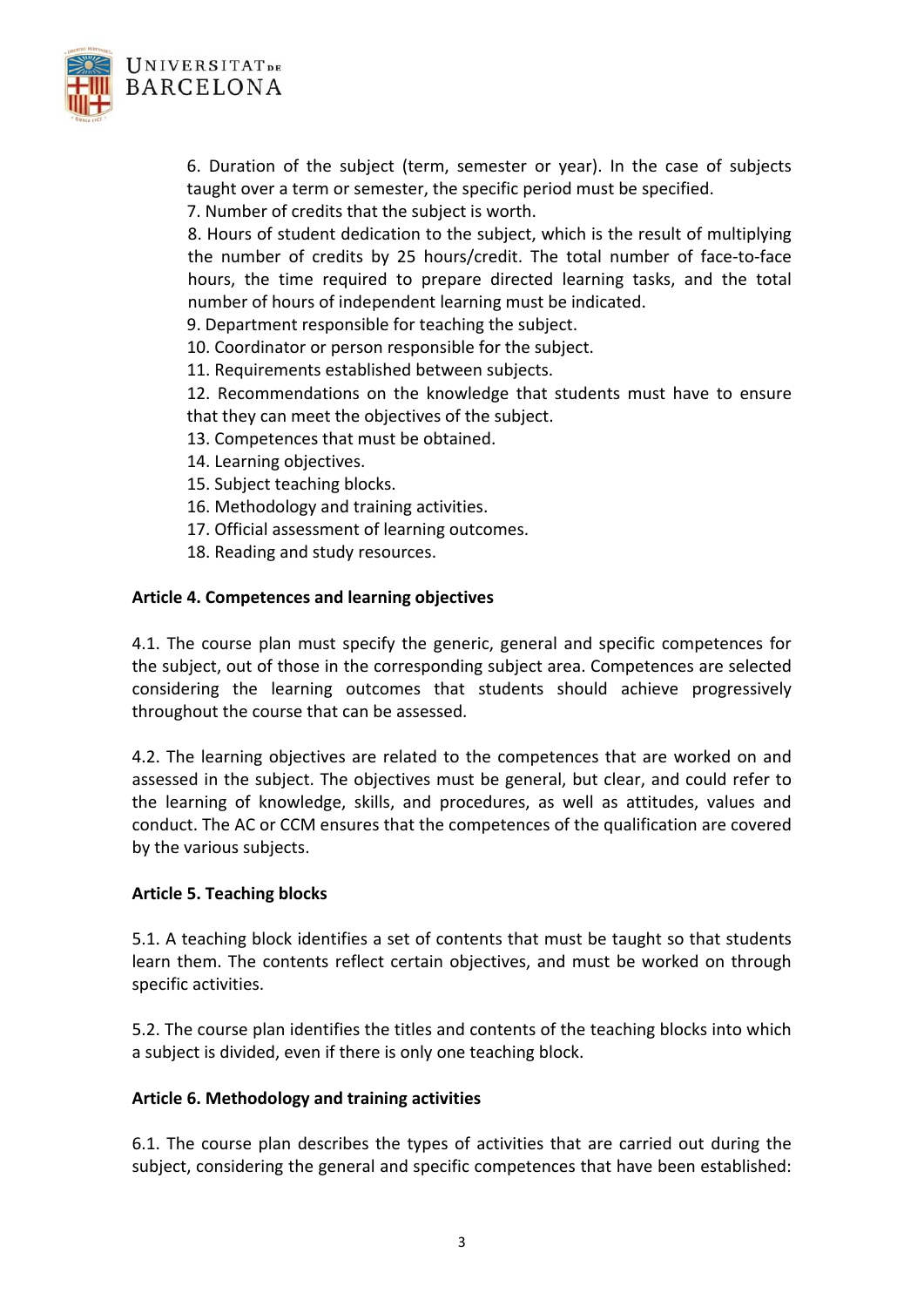

case studies, lectures, simulations, seminars, independent learning activities, laboratory practicals, group tutorials, etc.

6.2. In addition to the activities that will be undertaken, the course plan or subject programme specifies the sequence of face‐to‐face learning activities, and provides basic guidelines for directed and independent learning activities. The general criteria for the distribution of students' total number of hours will be: approximately a third for each type of activity (face-to-face, directed and independent learning activities).

## **Article 7. Official assessment of learning outcomes**

7.1. The course plan includes information on the assessment system used to evaluate the extent of the learning outcomes, and the assessment mechanisms and periods are described.

7.2. This section must include: the requirements for assessment, the characteristics of assessment, the period in which the activities shall be undertaken, the various assessment activities that comprise the assessment system and the weighting of each one, and whether they are individual or group activities. If the weighting is not given in absolute values but with an interval, the minimum and maximum values must be provided. The AC or the CCM, depending on the type of course, shall then determine whether the range of the interval is appropriate.

7.3. The course plan must also detail the procedure and criteria for repeat assessment. It must describe single assessment and state the deadline for requesting single assessment as an alternative to continuous assessment, if applicable.

#### **Article 8. Reading and study resources**

The course plan must specify the main reading and study resources (bibliographical references, digital resources and audiovisual resources, etc.) for the subject.

#### **Article 9. Procedure for preparing, approving and monitoring course plans**

9.1. The Governing Council's Academic Committee determines the general calendar for preparing and disseminating course plans. In all cases, course plans must be published before the start of the enrolment period. After this date, course plans cannot be altered during the period in which the subject is taught. Modifications can only be made in exceptional circumstances at the request of the school or faculty's Academic Committee. A copy of the subject programmes shall be sent to the head of studies or the coordinator of the master's degree for validation. Subject programmes will then be made available no less than 15 days before the start of class activities.

9.2. The department that offers the subject shall be responsible for preparing the course plan, reviewing it every academic year, and updating it as required. The course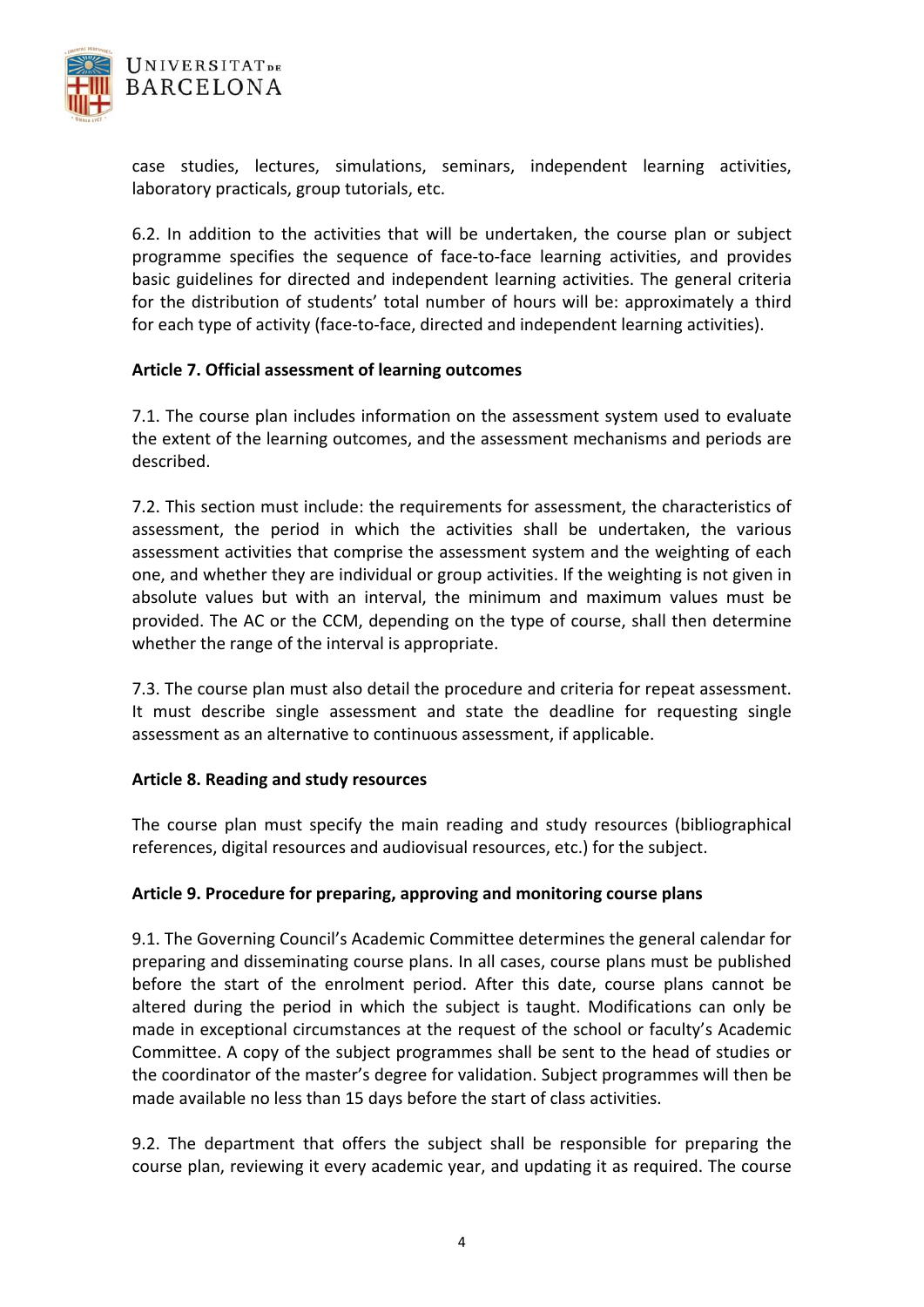

plan shall be based on the provisions in these regulations, as well as any additional instructions determined by the AC or CCM, depending on the course and following the guidelines established by the school or faculty's Academic Committee.

9.3. The departments will delegate the task of coordinating the course plan for each subject to one of the lecturers. The course plan coordinator will monitor the plan and specifically:

- 1. Propose a new plan or a modification of the plan as a step prior to gaining the approval of the Department Council.
- 2. Coordinate the subject's teaching staff when the teaching is carried out by more than one lecturer, to reach agreement on the proposed or modified course plan.
- 3. Introduce the course plan and its modifications into the institutional computer application created for this purpose.
- 4. Act as an intermediary with the AC or CCM, depending on the course, and with other University units in all issues relating to the subject.

9.4. The Department Council that is responsible for teaching shall approve the course plan and pass it on to the AC or the CCM, depending on the course, to report on its feasibility, its consistency with the other course plans, and on whether it meets these regulations. Then, the Academic Committee of the school or faculty shall ratify the plan. Finally, the head of studies or the coordinator of the master's degree shall publish the course plan within the periods established in Article 9.1.

#### **CHAPTER III: ASSESSMENT AND MARKING OF LEARNING OUTCOMES**

#### **Article 10. Concept of assessment**

10.1. Assessment is the process of determining the extent to which a student has achieved the learning objectives, in relation to the competences of a subject. Assessment is based on objective, quantifiable assessment activities, using transparent criteria that are communicated appropriately.

10.2. Generally, assessment is continuous and carried out within the teaching period established for the subject, in accordance with the sequence of the curriculum and the general calendar approved by the University.

10.3. If stated in the curriculum and described in the course plan, two or more subjects, teaching blocks, modules or subject areas could be assessed together.

#### **Article 11. Continuous assessment**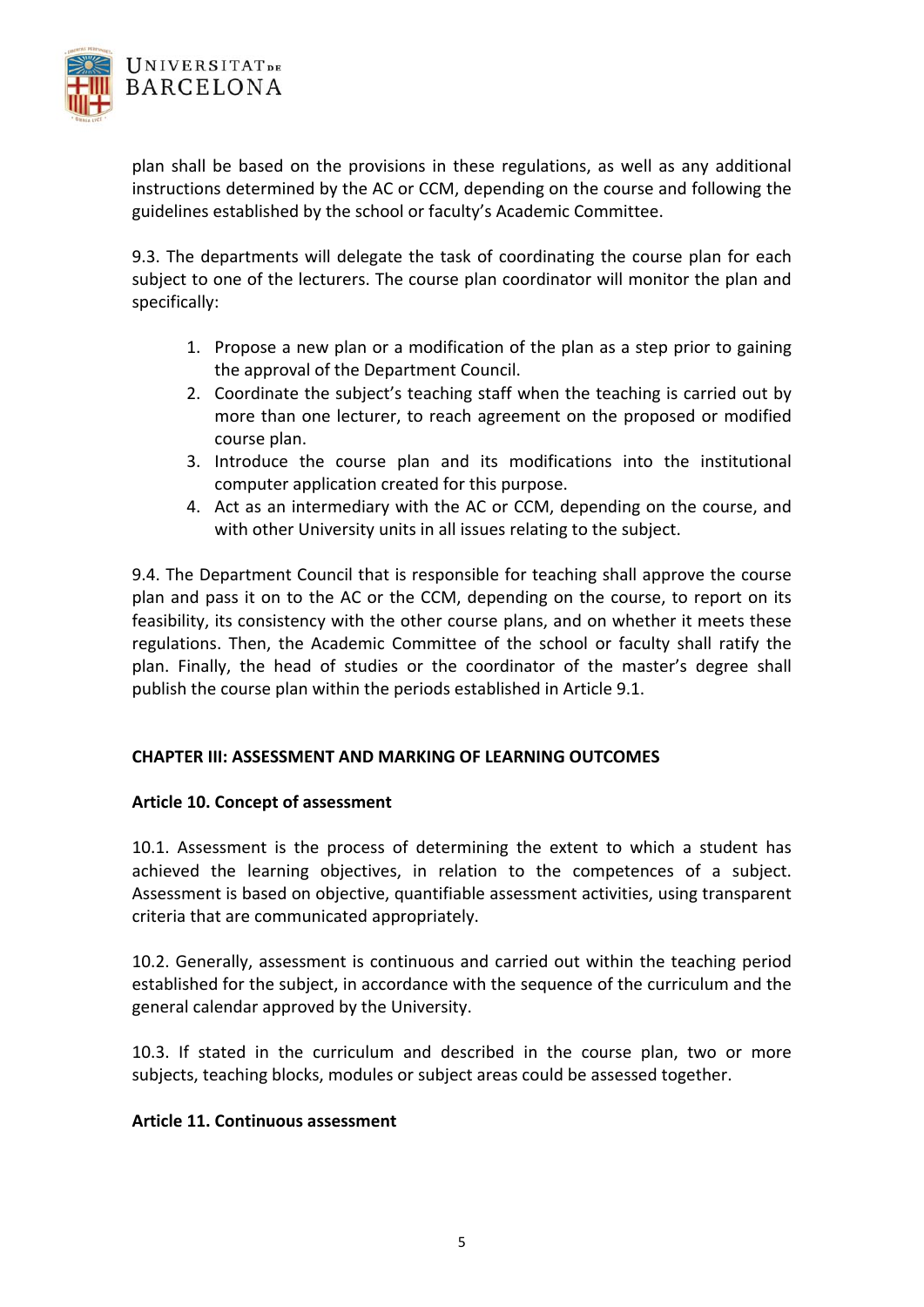

11.1. Continuous assessment includes the various assessment activities indicated in the course plan, which are incorporated progressively throughout the teaching and learning process. For students and lecturers, assessment activities are significant, periodic indicators of development and progress in attaining the knowledge, abilities and values that are the object of learning in the subject.

11.2. The assessment criteria and marking method described in the course plan cannot be changed unilaterally during the course. If an assessment activity cannot be carried out, for exceptional, duly justified reasons, the CA or CCM must decide what measures are required for the assessment to take place during the same teaching period.

11.3. The assessment systems, instruments and activities may be very varied. However, in no case can the value of a test or activity be worth over 60% of the final mark for the subject, without affecting the provisions established in Articles 13 and 14.

11.4. If the course plan includes oral tests, these are dependent on the programming established by the AC or the CCM, depending on the course. Oral tests must be recorded or carried out in the presence of at least one additional lecturer, who will validate the results. For the purposes of these regulations, an oral test is considered to have one of the following characteristics: *a*) it implies a final assessment of the subject and is scheduled in the official calendar of single assessment sessions and the end of continuous assessment; *b*) it represents over 50% of the final grade, and *c*) it is held for people with disabilities.

11.5. The AC or CCM, depending on the course, will ensure that the assessment systems are adapted to students with special needs, to ensure equal opportunities.

## **Article 12. Single assessment**

12.1. Single assessment is recognised as a right of the student. If a student opts for this mode, they must withdraw from continuous assessment. Exercising the right to single assessment cannot lead to any kind of discrimination from continuous assessment in terms of the maximum grade that can be obtained.

12.2. If a student wishes to opt for the single assessment, he/she must request this during the established period and according to the procedures established by the school or faculty's Academic Committee. The request shall be submitted to the lecturer in charge of the subject, and a copy of the request shall be provided for the student.

12.3. The single assessment must be designed to determine whether students have obtained the objectives established for the subject. The course plan must therefore include the assessment system and criteria for the single assessment. If described in the course plan, one requirement of the single assessment may be attendance of certain face‐to‐face activities.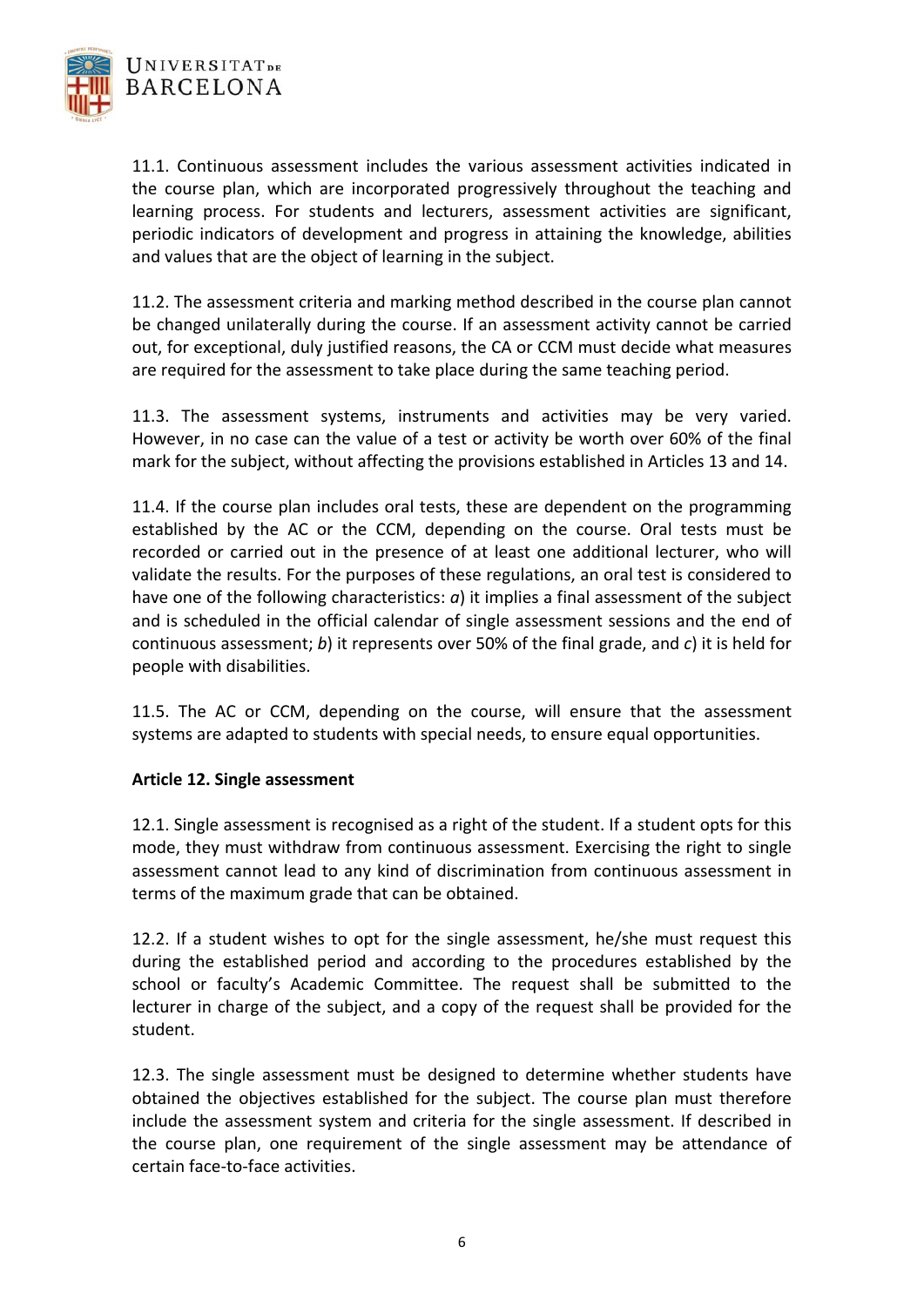

## **Article 13. Assessment of the final project**

13.1. The bachelor's degree and university master's degree courses must end with the preparation and defence of a final project. Information on this project must be announced through the corresponding course plan. University master's degree final projects shall be defended in a public session.

13.2. The assessment of the project must be focused on evaluating the competences associated with the course. Project assessment is always individual, even if the activity has been undertaken by a group.

13.3. In accordance with the general regulations approved by the University, schools and faculties must draw up specific regulations on final projects.

## **Article 14. Assessment of institutional or company placements and of the practicum**

14.1. The section of the course plan on institutional or company placements and the practicum must describe the assessment criteria and procedure.

14.2. Without affecting additional criteria established in the University regulations, the assessment must be based at least on the degree to which the placement programme has been successfully completed. This assessment is based on the report issued by the tutor in the host company or institution, and on the student report.

#### **Article 15. Examination sittings**

15.1. Students have the right to be assessed in all the subjects for which they have enrolled in an academic year, if they have met the rest of the conditions established by the University. When students wish to be assessed before an examination panel, they must submit a reasoned, justified request to the AC or to the CCM, no later than 30 days before the end of the continuous assessment process or the single assessment.

15.2. Enrolment for a subject gives the right to one examination sitting, whether it is at the end of continuous assessment or a single assessment.

15.3. However, students who on enrolment at the start of the academic year have no more than 10% of the corresponding credits remaining to complete the course, have the right to an extraordinary examination sitting at the end of their studies. In this case, it is understood that they only have the right to teaching in the semester during which the subject is taught. To have the right to enter the extraordinary examination sitting, students must enrol for all the credits that remain to complete the course.

#### **Article 16. Results of assessing learning outcomes**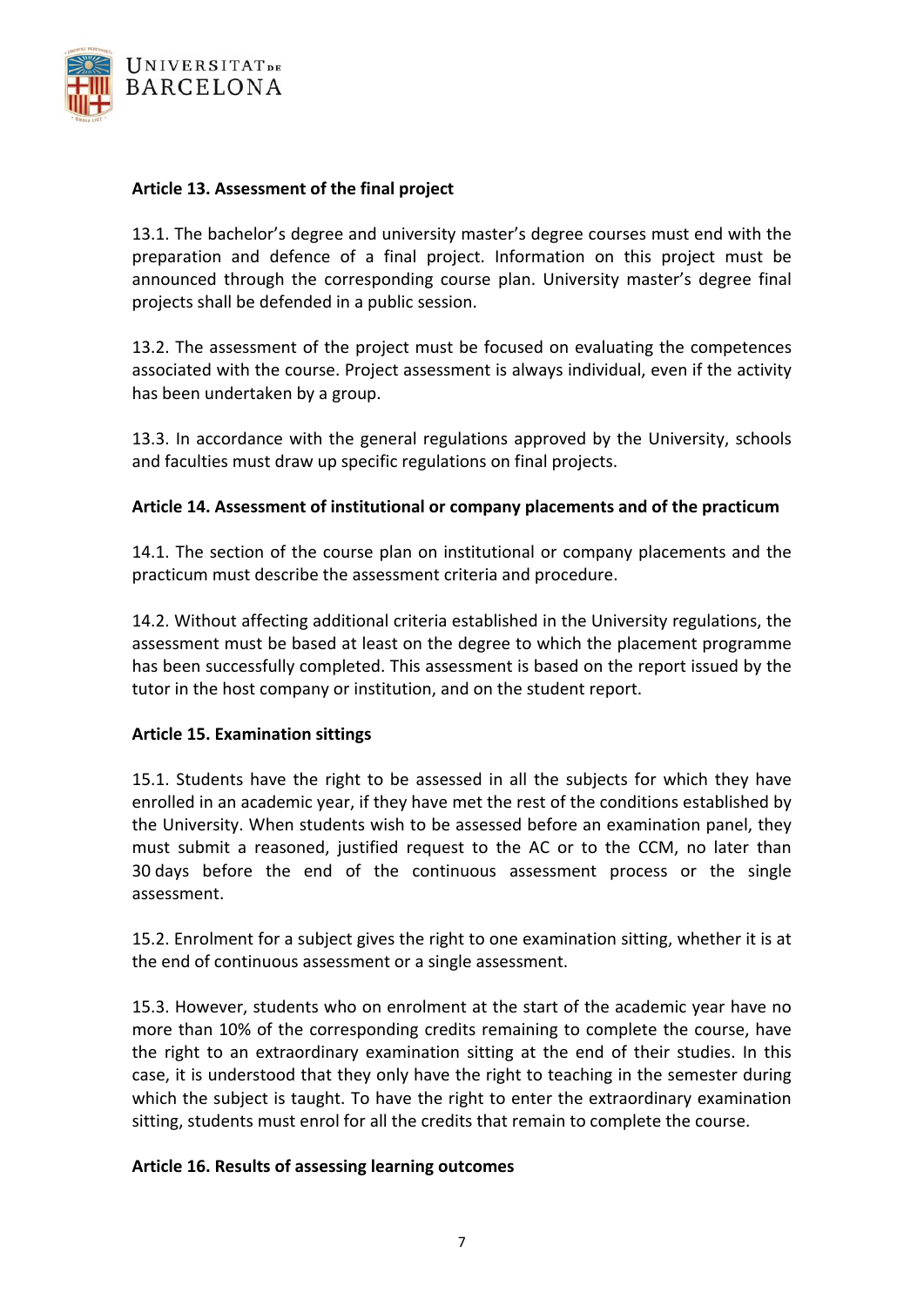

16.1. The teaching staff responsible for each group taking a subject shall announce the final assessment results within the period established by each school or faculty. These dates will fit in with the general calendar set by the University.

16.2. The teaching staff for each of the subject groups shall list the qualitative and numerical final grades resulting from the assessment process in one official results form.

16.3. The numerical grades that are used shall be on a scale of 0‐10, to one decimal point, and the qualitative grades will be allocated according to the equivalence determined in current legislation. A pass will be awarded for a subject or a module if the student has obtained a minimum grade of 5.0. **<sup>1</sup>**

16.4. The Excellent with Honours award may be given to students who obtain a grade of 9.0 or higher. The number of Excellent with Honours awards that are given can be no higher than 5% of all students enrolled for a subject in the corresponding teaching period, unless the number of enrolled students is under 20. In this case, only one Excellent with Honours award may be given. An additional Excellent with Honours may be granted for the fraction resulting from applying 5% of enrolled students.

If a student has participated in an exchange programme and been awarded an Excellent with Honours by the host university, this award shall be included in his/her academic transcript, even if this means that the number of Excellent with Honours awards exceeds the limit stated in the previous paragraph.

16.5. Once a final grade has been given for a subject, it cannot be reassessed unless the student rejects the grade. This can only be done if a student has obtained at least a "pass" or equivalent. The rejection should be stated in writing, and submitted to the corresponding lecturer in the period during which grades are reviewed. The procedure will result in an "Absent" mark.

16.6. The minimum number of assessment activities required to obtain a grade for a subject must be indicated in the course plan. If a student has not completed the minimum number of activities, the final grade shall be "Absent".

16.7. If a student is involved in any irregularity that leads to a significant variation in the grade for an assessment activity, they will receive a 0 for this activity. If they are

<sup>&</sup>lt;sup>1</sup> System of ECTS qualifications at the UB: On academic certificates and the European Diploma Supplement for bachelor's degree and official master's degree qualifications, the number of ECTS obtained will be indicated for the subjects that are passed. This will show the situation in comparison with the results for the same subject in the two previous academic years.

Students who have passed a subject will be divided into five groups: the top 10% shall be awarded an A grade; the following 25%, a B; the following 30%, a C; the following 25%, a D and the final 10%, an E.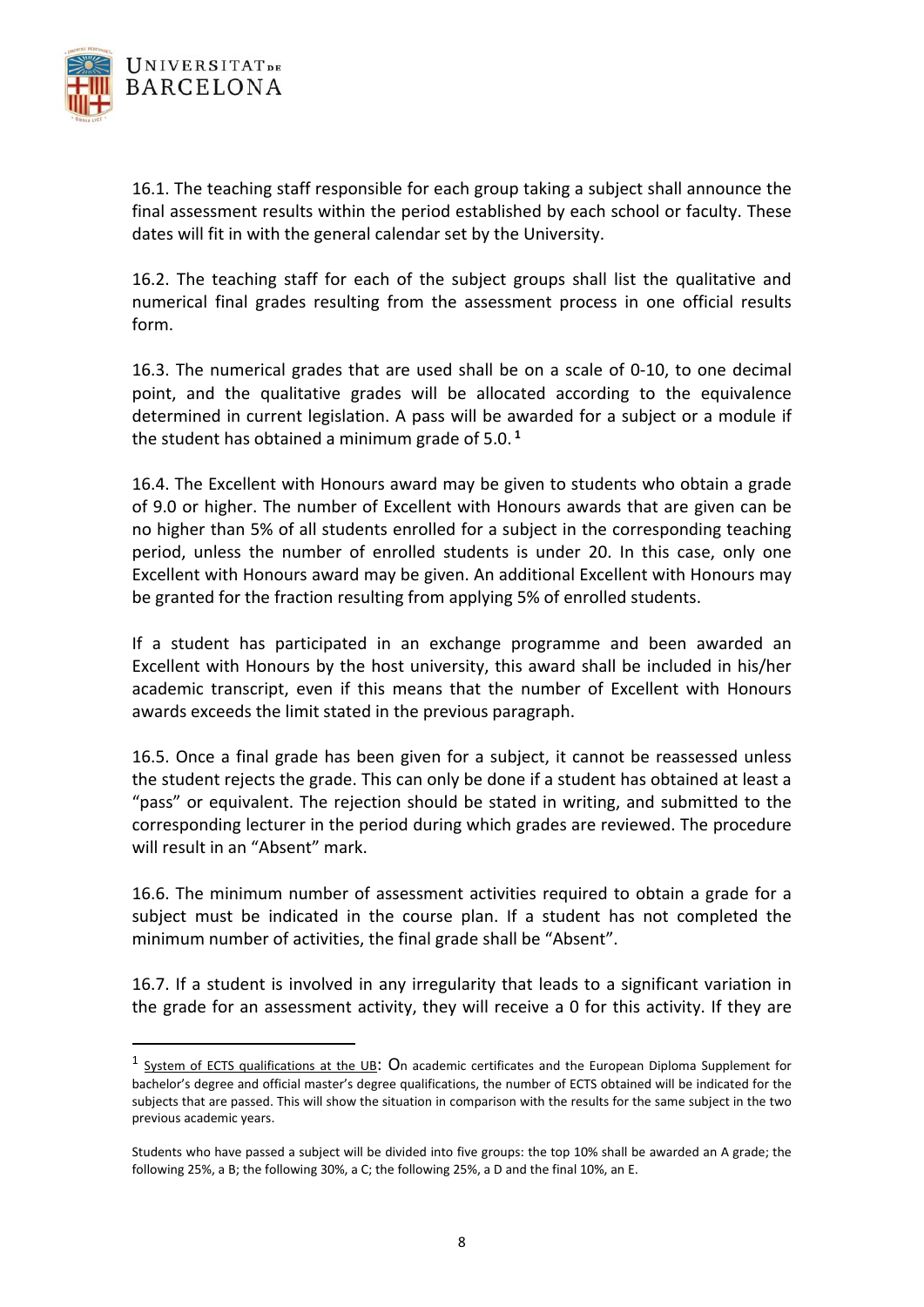

involved in more than one irregularity in the assessment activities for one subject, the final grade shall be a 0. The provisions established in this section do not affect any disciplinary process that may be initiated because of the actions that were undertaken by the student. If a student considers the decision to be unfair, he/she may submit an appeal to the AC.

16.8. Students have the right to receive documentary proof of their participation in the various assessment activities. Similarly, lecturers may request student ID at any point during an assessment activity. The required ID is either a University of Barcelona card, national identity card, passport or any other equivalent official document.

## **Article 17. The repeat assessment process**

17.1. The repeat assessment period will begin in schools and faculties after publication of the final grades, according to Article 16.1.

17.2. Repeat assessment evaluates the degree to which the learning objectives have been achieved, in terms of competences and training objectives. It is adapted to the characteristics of the competences and scheduled training activities.

17.3. If, due to the characteristics of the subject, students must meet specific requirements to be eligible for repeat assessment, the course plan must indicate this exceptional situation.

17.4. At the end of the repeat assessment and review period, the teaching staff shall record the definitive grades, terminate the process, and sign the results form.

## **Article 18. Information on the assessment and marking process**

18.1. All information relating to the assessment process shall be published before the enrolment period, through the course plans and subject programmes, and will be kept by the AC or the CCM.

18.2. The AC or the CCM, depending on the course, shall announce the schedule and timetable for the single assessment test and the end of the continuous assessment process. These dates shall be within the period established in the general calendar approved by the University and, in all cases, before the start of the following enrolment period. The AC or CCM shall ensure maximum dissemination of this information. In exception circumstances, the same body may alter the schedule. However, any changes must be announced at least 20 days before implementation. In no case can any changes be made within the single assessment period and the close of the continuous assessment process.

18.3. Teaching staff must inform students of the date of publication of grades for assessment activities on the same day that they are held. In the case of mid‐semester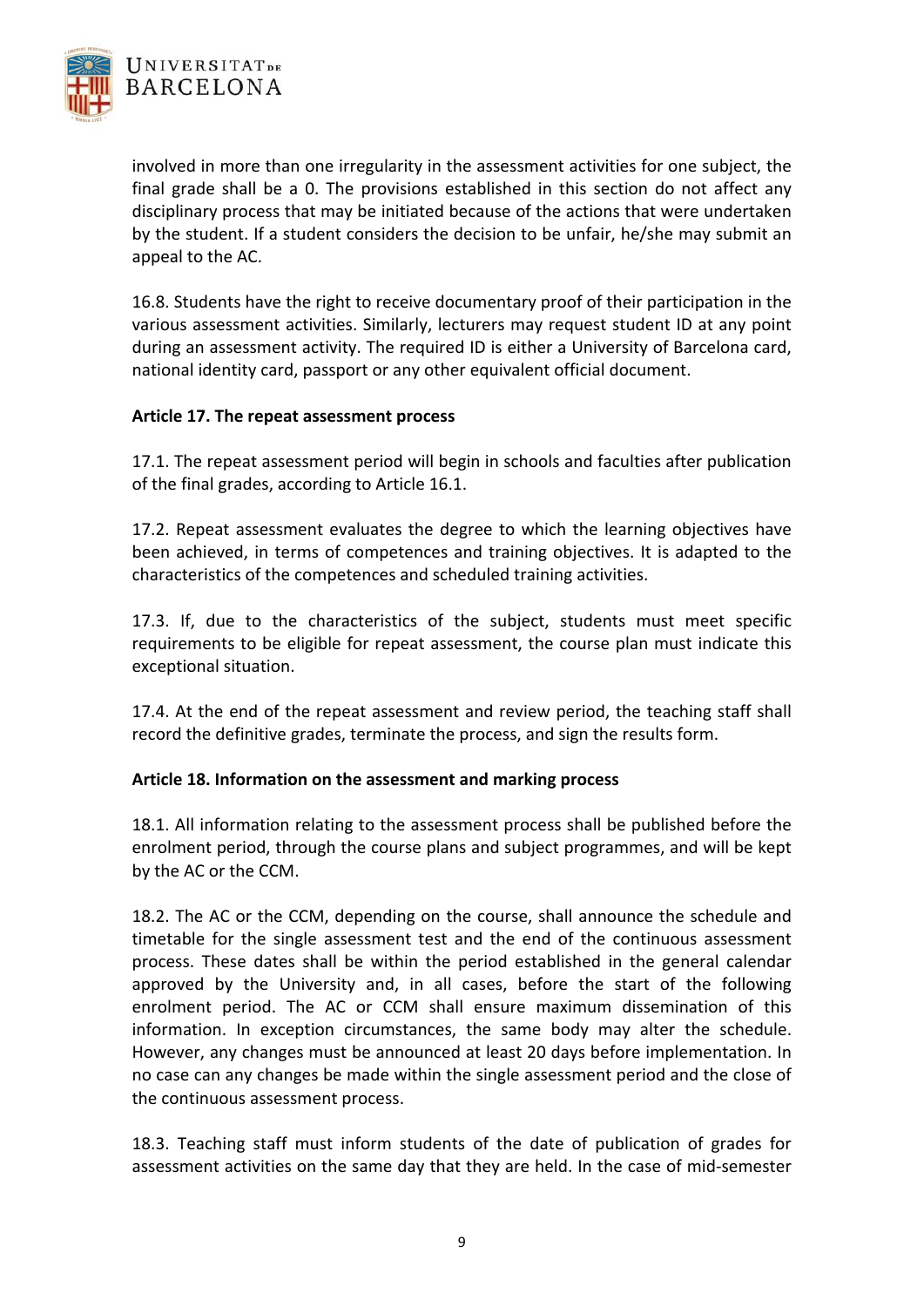

examinations and projects, this date must be no more than 15 calendar days after the examination is held or the assignment is submitted. The final grade for the subject shall be published within 15 calendar days from the end of the continuous assessment processes or the single assessment test.

18.4. Information shall be published on the results of mid-semester or final assessments through the established mechanisms. Lecturers can post grades online, through the institutional applications designed for this purpose.

## **Article 19. Grade review process**

Students have the right to a review of the grades they have obtained in all assessment activities before the corresponding lecturer. Consequently, when lecturers publish grades for assessment activities, they must also announce the dates and times of the review process. This must be held between three and five working days after publication of the grades. On completion of the review, the lecturer shall publish the definitive grade of the student who requested this process, according to the procedure described in Article 18.

#### **Article 20. Results form**

20.1. The results form is the official document in which students are listed by name along with the final grades they obtained in the academic year. The University has a specific format for the results form. This document is created for each of the subjects and enrolment groups. However, if requested by the relevant department, one form can be created for each subject.

20.2. The results form must be signed for the lecturer who is responsible for the subject and group. When the results form is shared by more than one lecturer, or there is one form for various groups taking a subject, it will only be signed by the subject coordinator. If the relevant lecturer cannot sign the forms within the established period, the reasons for this must be given in writing. In this case, the AC or CCM shall authorise the signature of the form by the head of the corresponding department. All the results forms for a course shall be filed in the secretary's office of the school or faculty.

20.3. The results form must be signed within 20 calendar days from the date of single assessment or completion of the continuous assessment process. In addition, the results form must be signed within 20 calendar days of a repeat assessment.

20.4. Rectifications of errors in the results form must be signed by the relevant lecturer and the secretary of the school or faculty. If the change is to the detriment of the student, the procedure for reviewing provisions and void forms shall be initiated, as established in current legislation.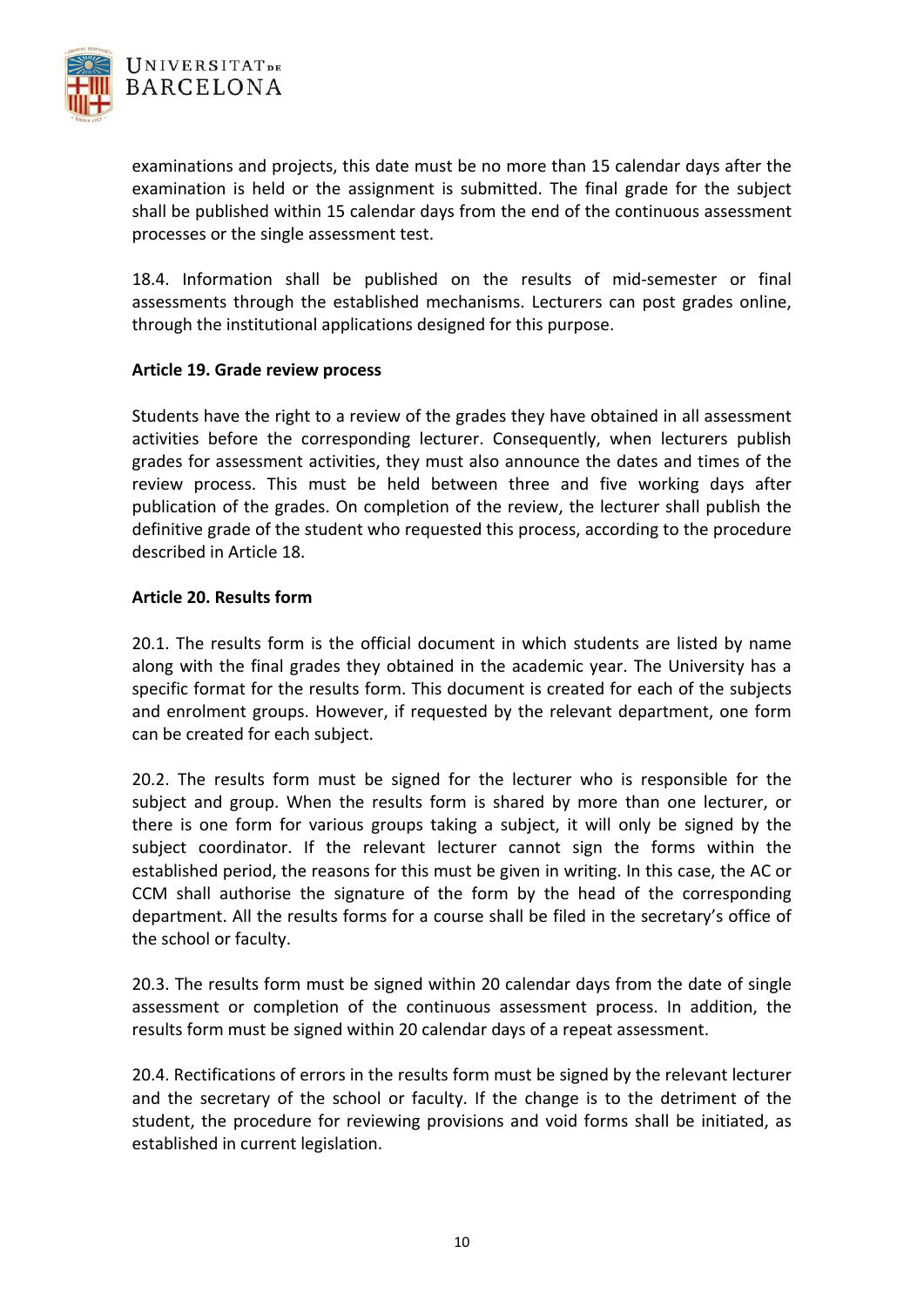

### **Article 21. Storage of assessment documents**

21.1. Teaching staff shall keep proof of assessment for all activities until the end of the following academic year. Documents relating to the appeal procedure described below shall be kept for at least a year from the date a decision is made. If the volume or complexity of the proof of assessment makes it difficult to keep, the Academic Council may accept a shorter period. In all cases, proof of assessment shall be kept during the established period in the case of appeals.

21.2. At the end of the aforementioned period, students may request the return of assignments and placement reports that they have submitted. This request must be made within the period indicated by teaching staff on publication of the assessment results.

21.3. Copying part or all of student projects or using them for any other purpose than that for which they have been designed can only be undertaken with the express authorisation of the author.

## **Article 22. Procedure for appealing against final grades**

22.1. Students may appeal against their final grade for a subject if they have already undertaken the review process described in Article 19. The appeal must be submitted in writing within 10 calendar days from publication of the final grades, and must be made to the head of studies or coordinator of the university master's degree, depending on the course. The appeal will be passed on immediately to the head of the corresponding department.

22.2. The head of department shall then appoint a panel of three members, none of whom can have participated in the first assessment and at least two of which must be permanent teaching staff. The appeal will then be processed.

22.3. The panel shall be formed within five working days after the date of reception of the appeal. It shall review the student's proof of assessment and ask the lecturer responsible for the subject to issue a written report within three working days. The panel may also consult the student, if considered necessary.

22.4. In five working days from its formation, the examination board shall issue a reasoned decision on the appeal that either ratifies or changes the grade that was given. The head of department who appointed the panel shall be informed of the decision immediately. If a change in grade is approved, the chairperson of the panel must record the new grade in an additional results form that shall be signed by all panel members.

22.5. The head of department shall notify the student in writing of the panel's decision, and send a copy to the head of studies or coordinator of the university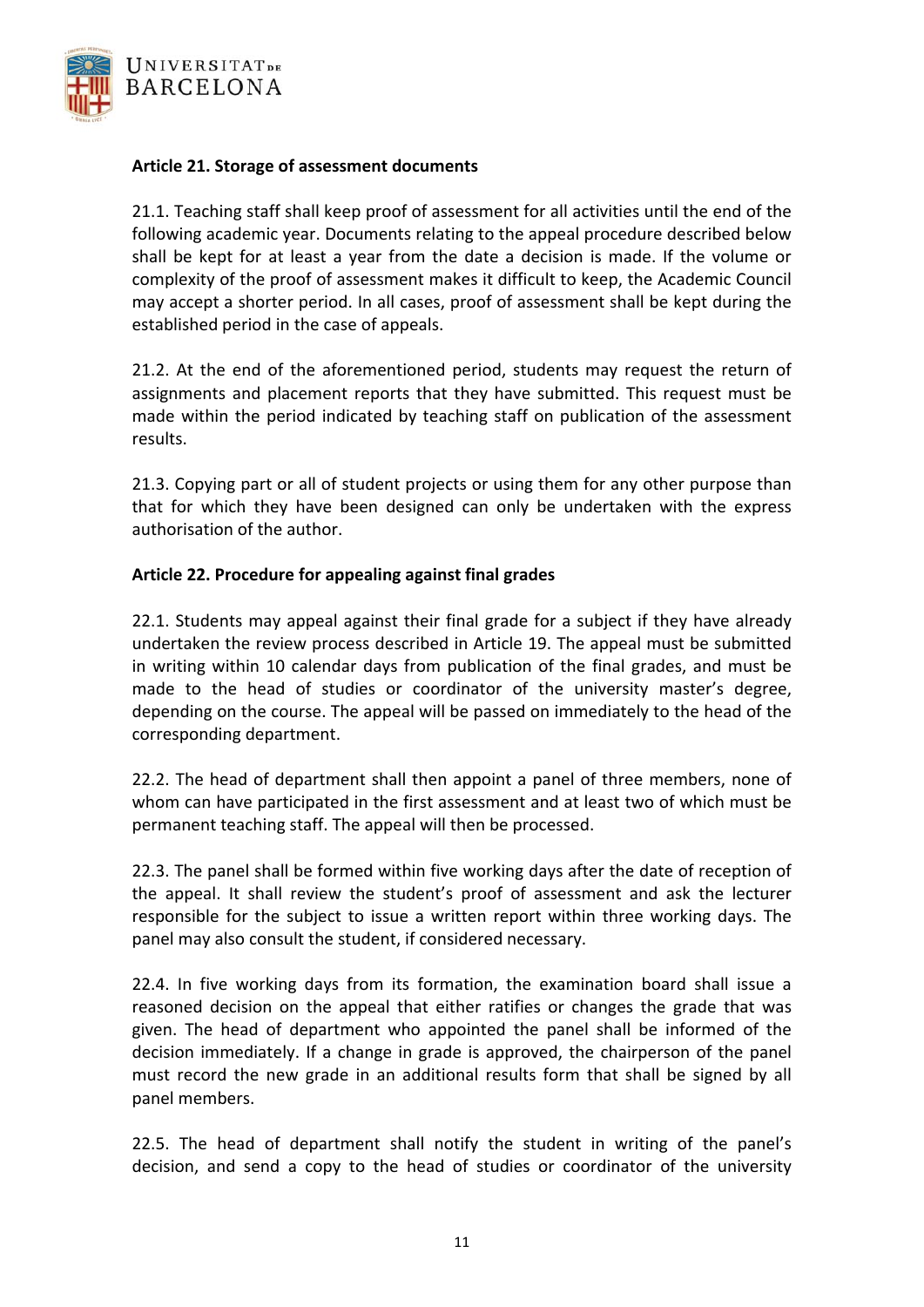

master's degree, and to the lecturer who is responsible for the subject, within three working days from reception of the panel's decision.

# **Article 23. Non‐compliance with regulations on the assessment and marking of learning outcomes**

23.1. In the case of non-compliance with the regulations described in the above articles, students can present a reasoned complaint before the corresponding AC or CCM.

23.2. The body that receives the complaint shall ask the relevant lecturer and department for all the information that is considered necessary. If applicable, it shall notify them about a lack of compliance with regulations and indicate the actions that must be undertaken to resolve the complaint. In addition, if the claim is accepted, it will present a report on the complaint to the school or faculty's Academic Committee.

23.3. Once the school or faculty's Academic Committee has analysed the complaint that was submitted and the report, it will propose a solution to the Governing Council's Academic Committee. This will include the measures required to reinstate the right. The person responsible for the non‐compliance shall be informed of the situation and of any potential sanctions that are applicable.

## **Article 24. Academic responsibilities in the assessment and marking process**

24.1. Each enrolment group for a course subject shall be allocated a lecturer who is responsible for the correct application of these regulations and others agreed on by the school or faculty. This lecturer is responsible for giving the final grade to the students, and recording the assessment in the corresponding results form, in accordance with the provisions in these regulations.

24.2. Through the Academic Committee, schools and faculties may establish additional criteria and general guidelines that are complementary to these regulations for all their courses. All criteria and guidelines will be described in the subjects' course plans. The following actions must be undertaken in all cases:

- *a*) Establish the deadline for submitting a request for single assessment.
- *b*) Determine the repeat assessment period, and ensure that the system described in these regulations is implemented, particularly the provisions established in Article 17.3.
- *c*) Draw up the regulations for the final project (bachelor's degree and university master's degree).

24.3. The AC or the CCM shall ensure compliance with the regulations for the assessment and marking of learning outcomes. If any infringement is detected, the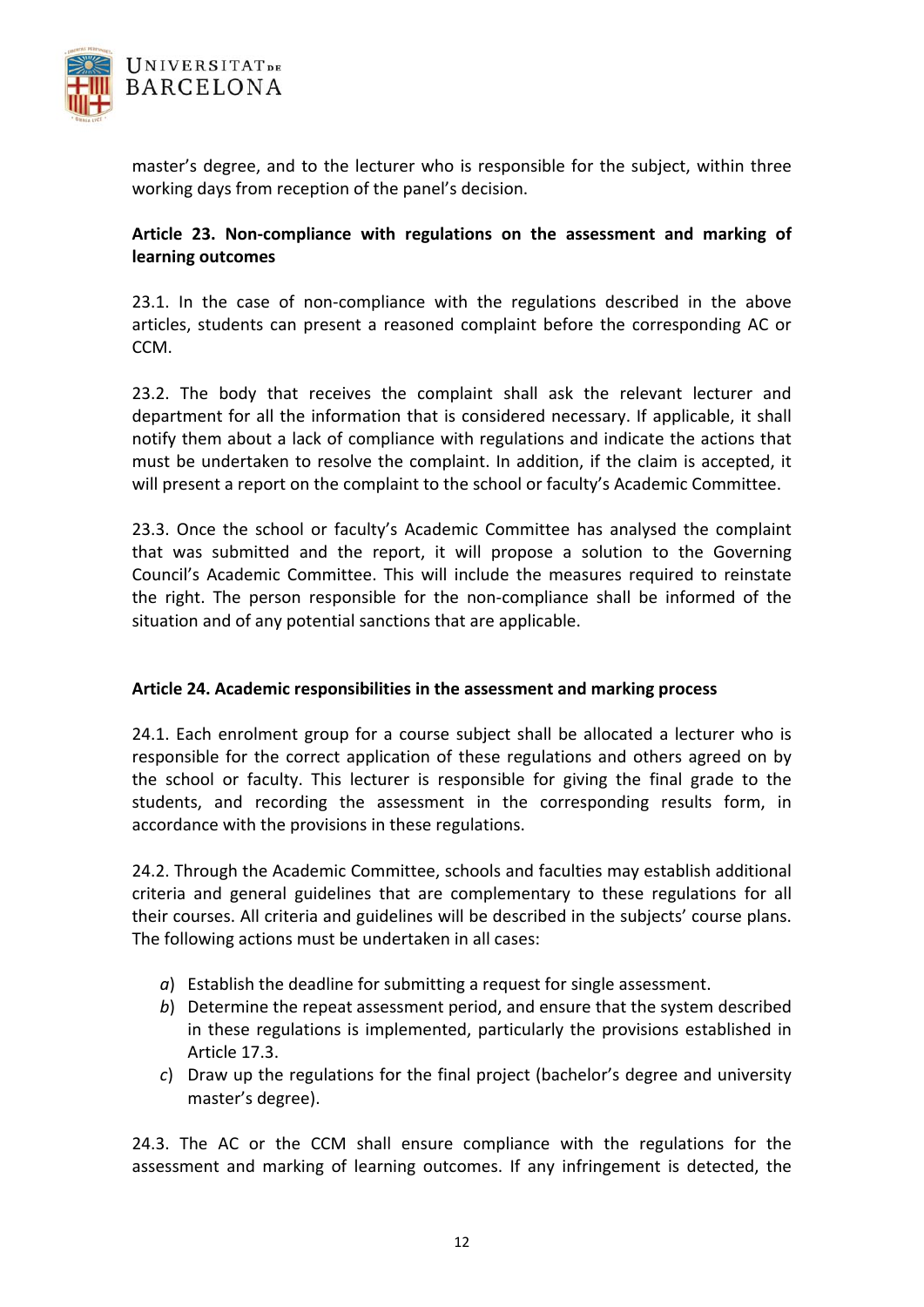

Academic Committee of the school or faculty shall be informed so that it can act according to the provisions established in Article 23. In addition, the AC or CCM must:

- *a*) Publish the schedule and timetable of single assessments and the end date of continuous assessment processes, which will always be within the general calendar approved by the University, and ensure maximum dissemination of this information.
- *b*) Schedule the oral examinations established for the course, and ensure the required mechanisms for safeguarding the students' rights to objective assessment of the test, and the opportunity to request a review of the results and make an appeal in case of disagreement with the assessment.
- *c*) Establish the procedure that must be followed if a lecturer is faced with the cases of abstention and recusal that are envisaged in the law.

24.4. On completion of the assessment and marking period, the head of studies or coordinator of the master's degree shall submit to the AC or the CCM: general information on the process, the percentage of students who passed compared to those who enrolled and took the assessment in each group and/or subject, and any incidents identified with respect to these regulations.

## **First additional provision**

UB schools and faculties can draw up additional regulations to those established in this document. However, the regulations described here cannot be violated in any case. If additional regulations affect Chapter II of these regulations, they must be approved by the Governing Council's Academic Committee.

#### **Transitional provision**

While first and second cycle studies are ongoing, any students enrolled on these courses shall be subject to Article 13.2 of the regulations governing the assessment and marking of learning outcomes approved by the UB Governing Council on 6 July 2006**2.**

#### **Repealing provision**

The following are repealed:

1. The regulations for assessment and marking of learning outcomes approved by the Governing Council on 6 July 2006, except in the cases described in the transitional provision.

 $<sup>2</sup>$  Article 13.2 of the regulations governing the assessment and marking of learning outcomes approved</sup> by the University of Barcelona's Governing Council on 6 July b 2006: "*Courses or groups that have not yet been adapted to European Higher Education Area directives will continue to have two examination periods."*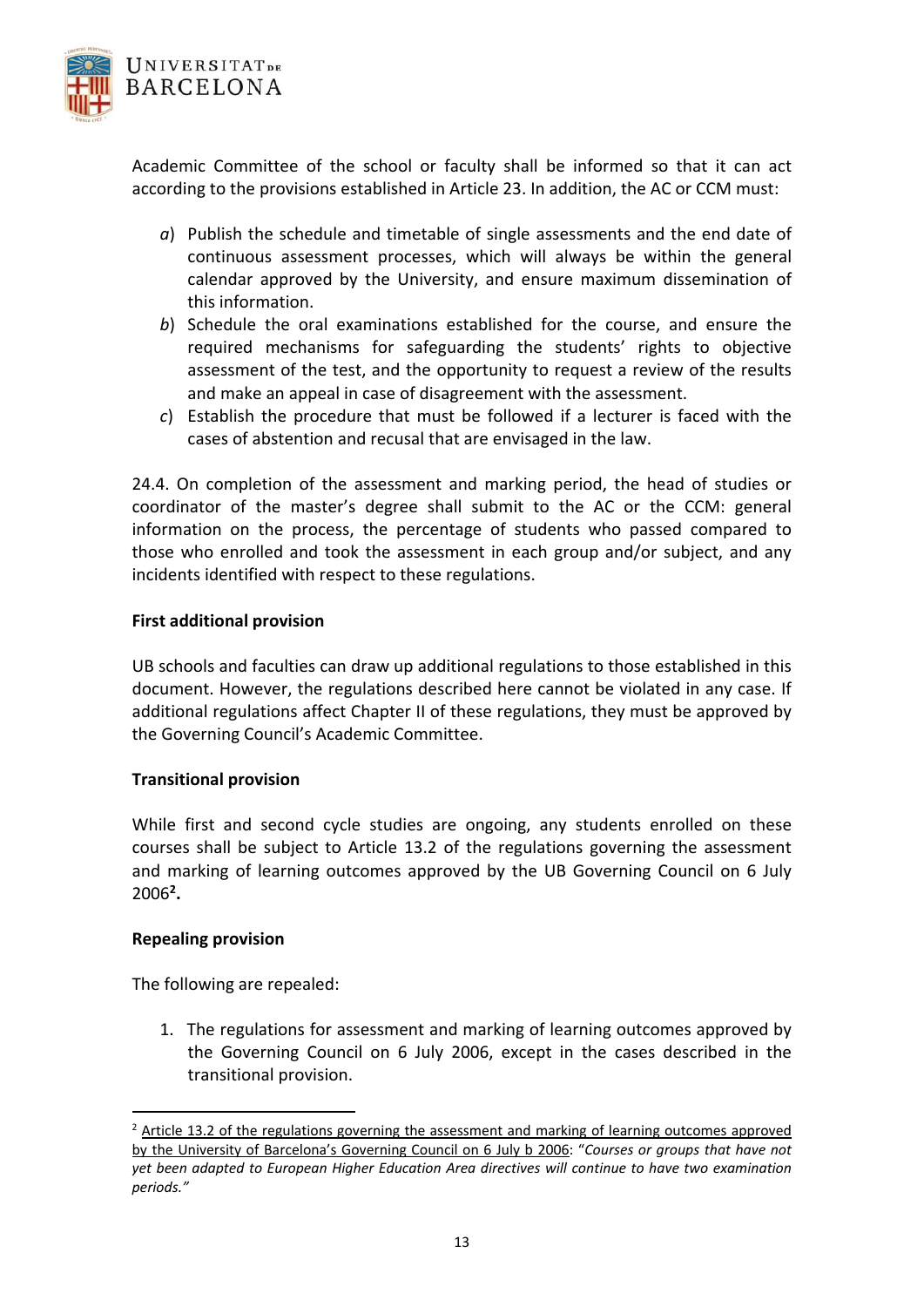

- 2. The regulations governing course plans for subjects taught at the University of Barcelona, according to the European Higher Education Area directives, approved by the Governing Council on 6 July 2006.
- 3. Any other regulation or provision that has the same scope as these regulations, and that is incompatible with their contents.

#### **Final provision**

These regulations come into force in academic year 2012‐2013, the day after their approval and publication on the University of Barcelona website.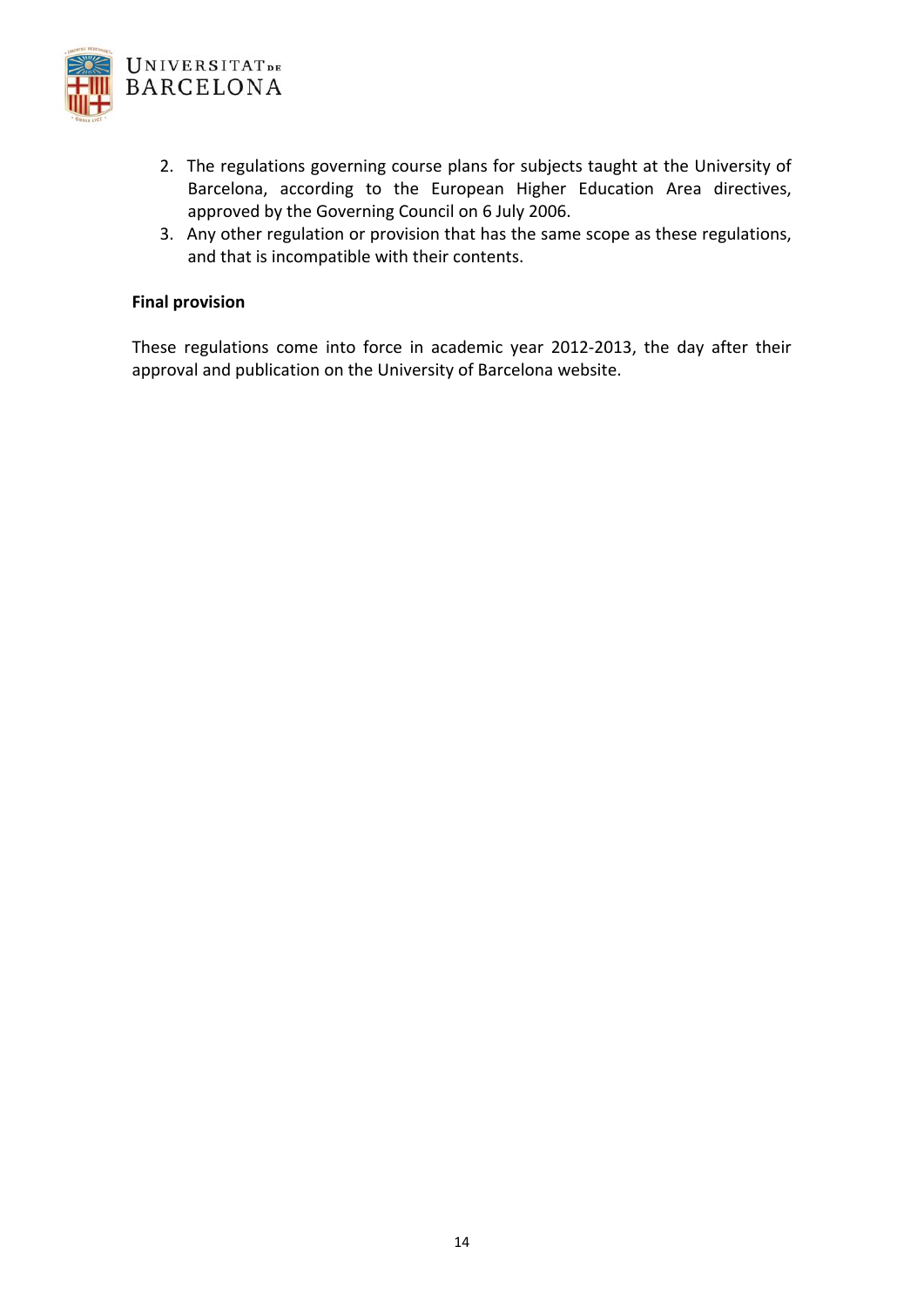

APPENDIX: ADDITIONAL GUIDE FOR THE REGULATIONS GOVERNING COURSE PLANS FOR SUBJECTS AND THE ASSESSMENT AND MARKING OF LEARNING OUTCOMES APPROVED ON 8 MAY 2012

To provide guidelines and criteria that facilitate the application of regulations approved by the Governing Council, additional instructions are given below.

The subject's **course plan** is the guiding document or roadmap for teaching. It has two main uses:

*a*) It not only describes the teaching design, the learning activities, the method, the assessment system, etc., but also encourages coordination to meet the objectives of the degree and promote student learning.

*b*) It informs students what they are expected to learn, under what conditions and how they shall be assessed.

In addition, the course plan plays a key role in the monitoring processes required to ensure the quality of university studies, as it is one of the basic tools for ensuring one of the main targets of the European higher education system: comparability and transparency of methodological and assessment systems in universities and studies.

The fundamental difference between the **course plan** and the **subject programme** is the degree of specification. More general criteria on objectives, methodology, assessment, etc. are more appropriate to a course plan. Criteria in greater detail are more appropriate to a subject programme. Precisely because of its more general nature, a course plan is less likely than a programme to change from one academic year to another. If a subject is taught by more than one lecturer, the programme should describe what each lecturer wishes to introduce in the framework of the course plan.

With respect to **general information** on the subject, the course plan must state:

*a*) Total student hours: the total number of hours is calculated by multiplying the number of credits by 25 hours, and considering that:

1. Total face‐to‐face hours: these are the hours that students devote to lectures, seminars, the laboratory, face‐to‐face assessment activities and to any other taught activity that is established in the academic teaching guidelines. Face‐to‐face hours make up approximately a third of the total subject hours (as an example, 50‐60 hours in a six‐credit subject), except in singular subjects such as the final project (of the bachelor's degree or master's degree) and institutional or company placements. This number of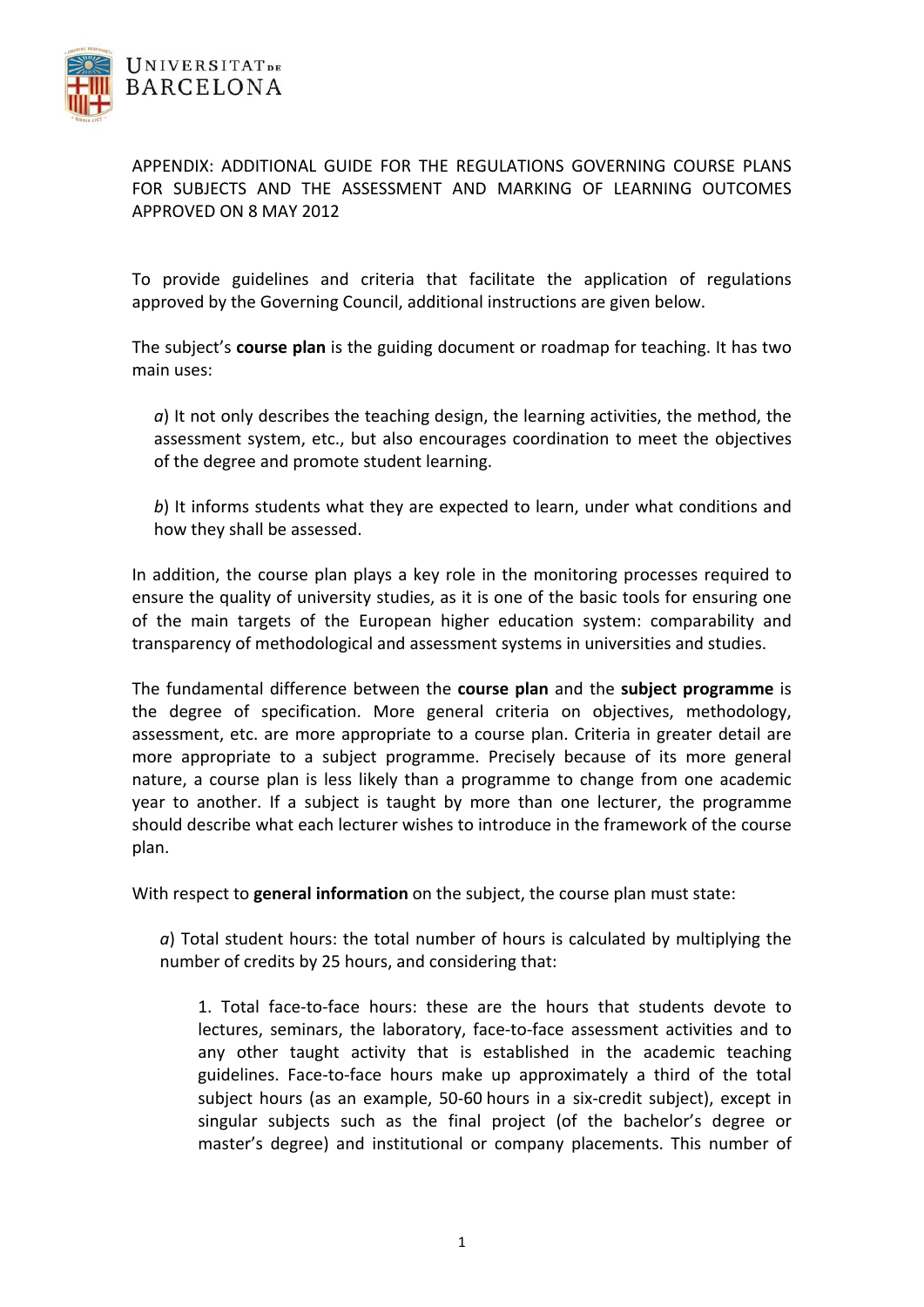

face-to-face hours may also vary in cases in which it is justified by the type of competence that must be gained, such as in laboratory practicals.

2. Total hours to undertake the subject's directed learning activities: these are distance learning activities, including distance assessment activities, when applicable. Generally, the hours for this kind of work make up around a third of the total number of hours for the subject.

3. Total hours of independent learning activities: this includes study and non‐ directed distance learning activities. The estimation of hours should also include the time required to prepare assessment activities. The time dedicated to independent learning should also be around a third of the total number of hours dedicated to the subject.

b) The section on recommended prior knowledge can identify the subjects, subject areas or modules that students should have taken, as well as other knowledge, such as command of a specific language.

In the description of general and specific **competences,** it should be considered that they are the basis of teaching and learning activities, the teaching methodology, and the assessment activities.

The **objectives** provide more information about the competences, that is, the specific knowledge, abilities, attitudes, values and conduct that must be taught, learnt and assessed in a specific subject. The learning outcome that the student must achieve will be indicated (for example, the capacity to identify, interpret, resolve, recognise, appraise and analyse).

Although the objectives are written in a general form, their meaning must be clear. They must indicate what is expected in the subject, and guide the lecturer and student on what should be attained:

*a*) Objectives referring to the learning of knowledge will indicate what students must know: recognise, identify, list, etc.

*b*) Objectives referring to the learning of abilities and procedures also indicate what students must know: resolve, analyse, calculate, etc.

*c*) Objectives referring to the learning of attitudes, values, and conduct indicate how the student should be and act: formulate, select, strive, etc.

The **methodology** and **training activities** must be established considering the general and specific competences of the subject, and using the activities listed below as a basis: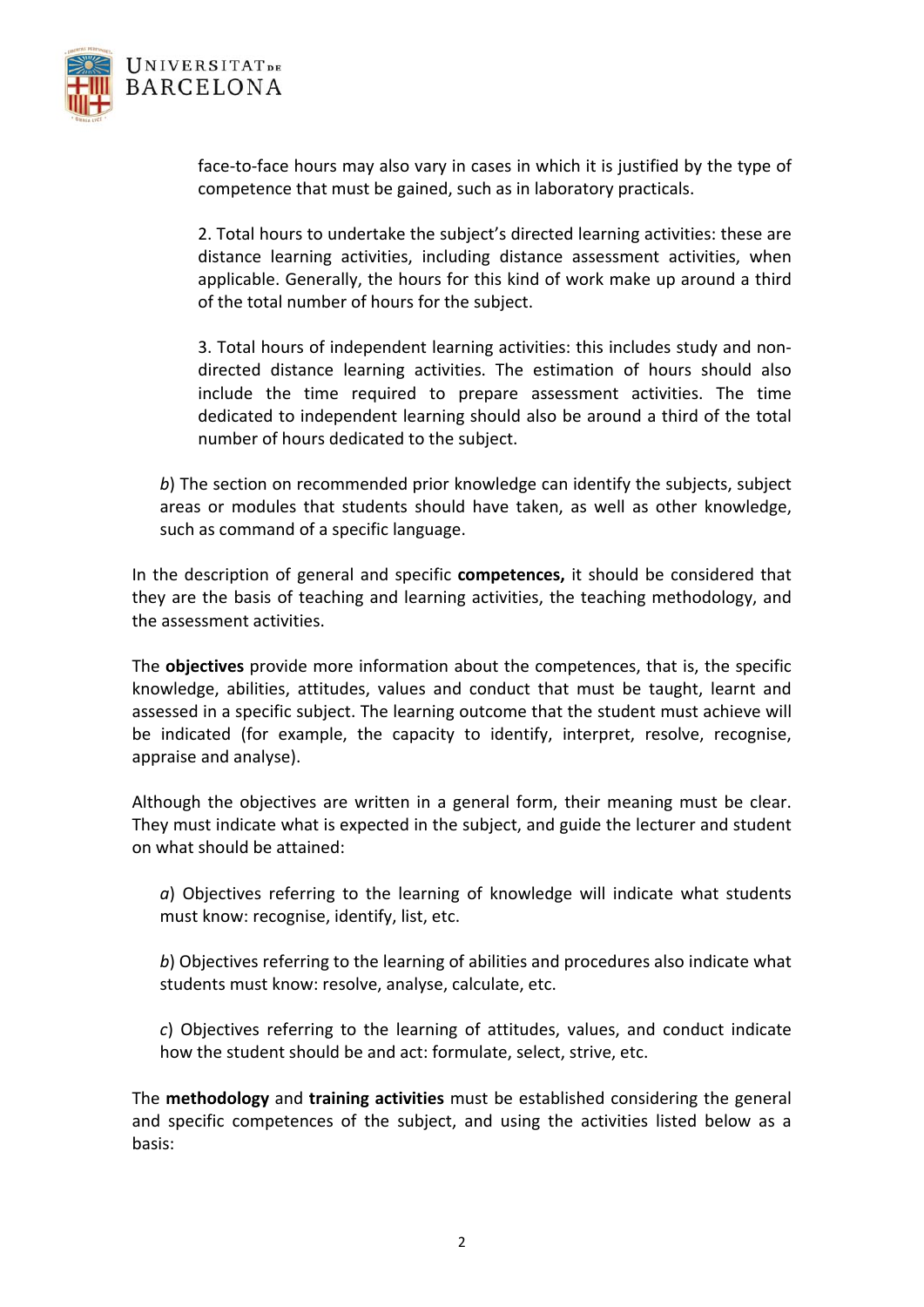

*a*) Theory

- *b*) Theory with a practical component
- *c*) Seminars
- *d*) Practical work:
	- 1. On problems
	- 2. With documents
	- 3. On computers
	- 4. Oral communicative activities
	- 5. Laboratory
	- 6. In institutions and companies
	- 7. In hospital pharmacies
	- 8. Clinical
	- 9. Drug development service
	- 10. Special
	- 11. Others
- *e*) Excursions:
	- 1. Field
	- 2. Cultural

Regarding the content of the course plan relating to **assessment**:

*a*) The section on assessment characteristics will describe whether the activities are compulsory or optional, and whether there are options of self‐assessment or peer assessment, etc.

*b*) Assessment shall take place at the point in the academic year in which the various examinations are held or assignments are submitted. The week when these activities will be held shall be given for guidance.

*c*) All the assessment activities in the assessment system will be described with information on whether they are final examinations, exams on concepts, etc., and their association with the subject's objectives shall be described.

*d*) If some of the assessment activities are to be undertaken in a group, the number of group members should be stated and the range of options that are available to students, if applicable.

*e*) When various assessment pathways are proposed, their specific characteristics must be described.

The course plan includes the **basic sources of reference materials**:

*a*) Basic, additional and reinforcement recommended reading, in printed or digital format.